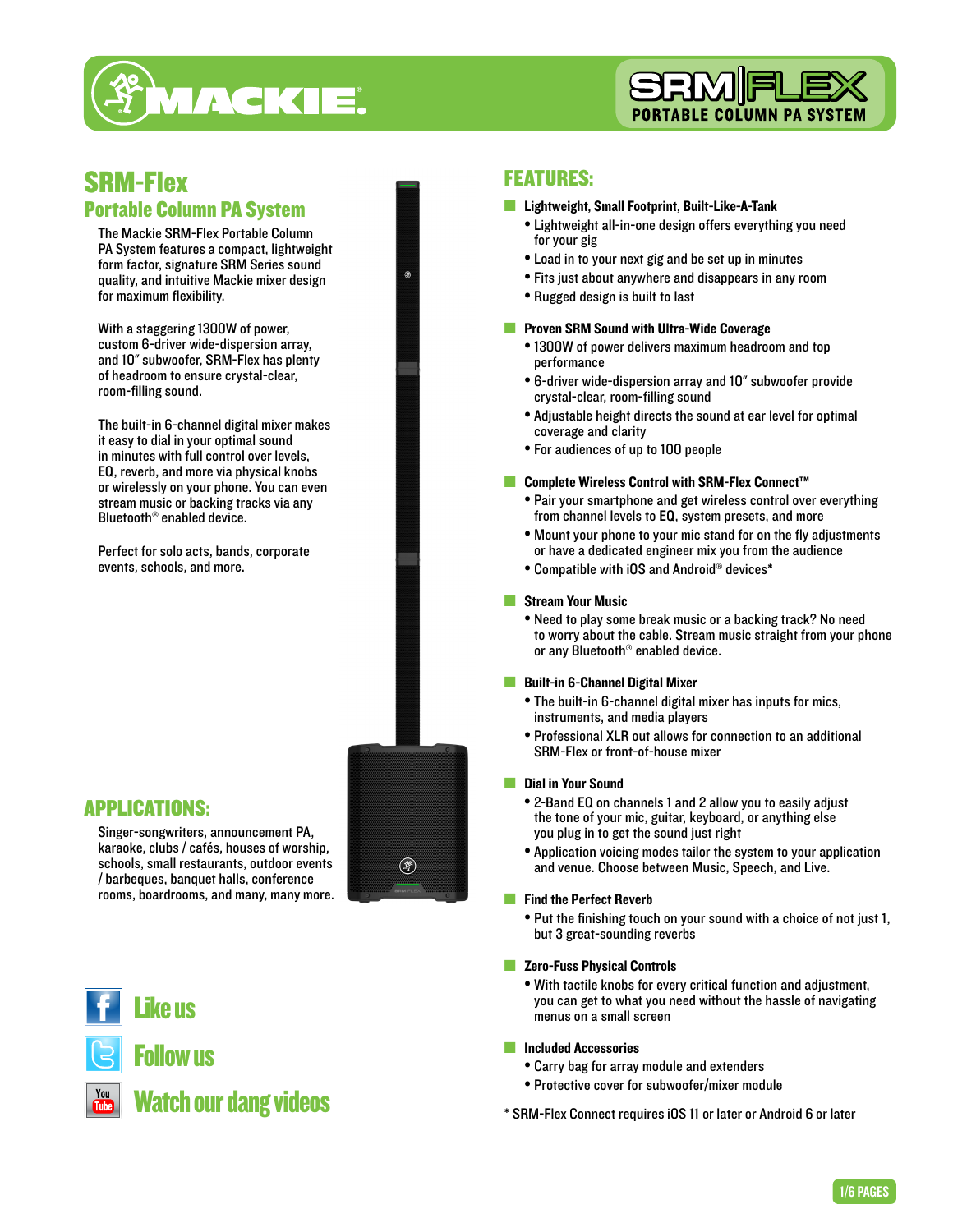



### SRM-FLEX SPECIFICATIONS

| <b>Acoustic Performance</b>                         |                                             | <b>Input / Output</b>                           |                                                                                |
|-----------------------------------------------------|---------------------------------------------|-------------------------------------------------|--------------------------------------------------------------------------------|
| Frequency Range (-10 dB)<br>Frequency Range (-3 dB) | 40 Hz - 20 kHz<br>50 Hz - 20 kHz            | <b>Input Type</b>                               | 2x Female XLR Balanced<br>4x 1/4" Balanced / Unbalanced<br>1/4" Stereo         |
| <b>Horizontal Coverage</b>                          | $90^\circ$                                  |                                                 |                                                                                |
| <b>Vertical Coverage</b>                            | $50^\circ$                                  | Mic-Line Impedance                              | $8 \, \mathrm{k}\Omega$ balanced                                               |
| <b>Maximum SPL Peak</b>                             | 118 dB                                      | 1/4" Hi-Z Impedance                             | $1 M\Omega$ unbalanced                                                         |
|                                                     |                                             | Mix Out                                         | <b>Male XLR Balanced</b>                                                       |
|                                                     |                                             | Mix Out Impedance                               | 600 $\Omega$ balanced                                                          |
| <b>Transducers</b>                                  |                                             |                                                 |                                                                                |
| Low Frequency                                       | 10 in / 254 mm<br>with ferrite              |                                                 |                                                                                |
| <b>High Frequency</b>                               | 6x 2.0 in / 51 mm                           | <b>Bluetooth Information</b>                    |                                                                                |
|                                                     | silk dome tweeters                          | <b>Bluetooth Protocol</b>                       | 4.2                                                                            |
|                                                     |                                             | <b>Bluetooth Function</b>                       | <b>Audio Streaming and</b><br><b>User Interface Control</b>                    |
| <b>Power Amplifiers</b>                             |                                             | <b>Bluetooth Class</b>                          | Class 1                                                                        |
| <b>System Power Amplification</b>                   |                                             |                                                 |                                                                                |
| <b>Rated Power</b>                                  | 1300 watts peak                             |                                                 |                                                                                |
| Low Frequency Power Amplifier                       |                                             | <b>Crossover Point</b>                          |                                                                                |
| <b>Rated Power</b>                                  | 1000 watts peak                             | <b>Crossover Frequency</b>                      | 600 Hz (18 dB Butterworth)                                                     |
| <b>Rated THD</b><br>Cooling                         | $1\%$<br>Active                             |                                                 |                                                                                |
| Design                                              | Class D                                     |                                                 |                                                                                |
| <b>High Frequency Power Amplifier</b>               |                                             |                                                 |                                                                                |
| <b>Rated Power</b>                                  | 300 watts peak                              | <b>Line Input Power</b><br>Detachable line cord | $-100 - 240$ VAC, $50 - 60$ Hz, $110$ W                                        |
| <b>Rated THD</b><br>Cooling                         | $1\%$<br>Active                             |                                                 |                                                                                |
| Design                                              | Class D                                     | <b>AC Connector</b>                             | 3-Pin IEC 250VAC, 10 A male                                                    |
|                                                     |                                             | <b>Power Supply Type</b>                        | Switchmode                                                                     |
| <b>System Processing</b>                            |                                             |                                                 |                                                                                |
| Voicing                                             | 3 speaker modes                             | <b>Safety Features</b>                          |                                                                                |
| Reverb                                              | Off, 1 (short),<br>$2$ (medium), $3$ (long) | <b>Input Protection</b>                         | Peak and RMS limiting,                                                         |
|                                                     |                                             |                                                 | power supply and amplifier<br>thermal protection                               |
| <b>Equalization</b>                                 |                                             | <b>Status Info</b>                              | Input and output levels, reverb levels,<br>sig / OL, EQ settings, speaker mode |
| Low                                                 | +5 / -15 dB @ 90 Hz                         |                                                 |                                                                                |
| High                                                | +5 / -15 dB @ 6.0 kHz                       |                                                 |                                                                                |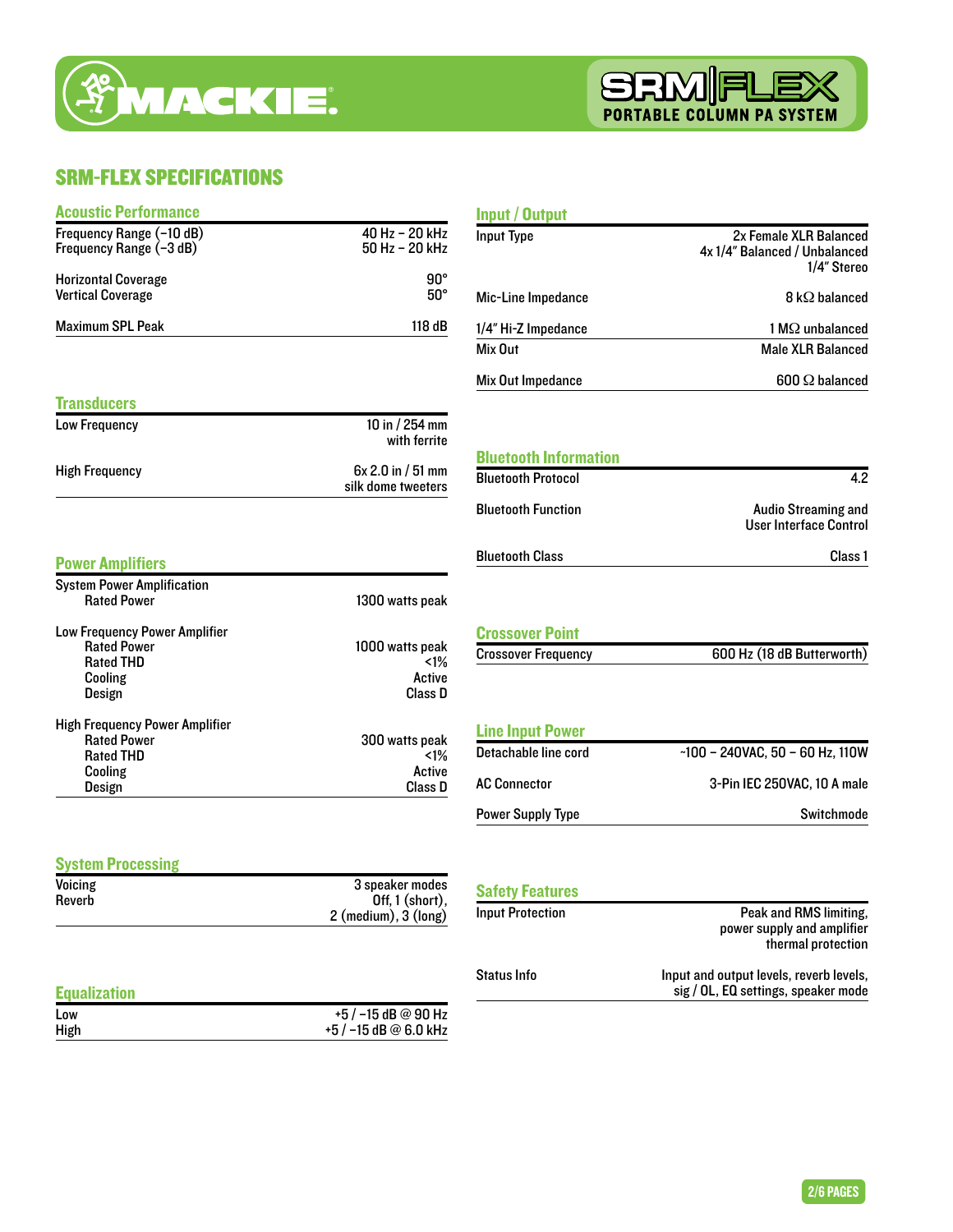

### SRM-FLEX SPECIFICATIONS CONTINUED...

### Construction Features

| <b>Basic Design</b>          | Asymmetrical              |
|------------------------------|---------------------------|
| <b>Enclosure Material</b>    | Polypropylene             |
| <b>Enclosure Finish</b>      | <b>Black Polyurea</b>     |
| <b>Grille Material</b>       | <b>Perforated steel</b>   |
| <b>Grille Finish</b>         | Powder-coated black       |
| <b>Handles</b>               | One on the top panel      |
|                              | of the base station       |
| <b>Display LEDs</b>          |                           |
| <b>Front</b>                 | Defeatable power          |
| Top                          | Power, Limiter, Bluetooth |
| <b>Operating Temperature</b> | $0$ – 40 °C               |
|                              | $32 - 104$ °F             |

### Physical Properties (packaged product)

| <b>SRM-Flex:</b> |                    |
|------------------|--------------------|
| Height:          | 26.5 in / 673 mm   |
| Width:           | 23.0 in / 584 mm   |
| Depth:           | 19.5 in $/$ 495 mm |
| Weight:          | 37.0 lb / 16.8 kg  |

### Accessories (Included)

SRM-Flex Carry and Cover Kit P/N 2051980-00

### Physical Properties (product) Base Station:

| UII:    |                    |
|---------|--------------------|
| Height: | 17.0 in $/$ 432 mm |
| Width:  | 13.0 in / 330 mm   |
| Depth:  | 14.2 in $/$ 361 mm |
|         |                    |

#### High Frequency Section:

| Height (each):         | 22.5 in / 572 mm  |
|------------------------|-------------------|
| Height (total):        | 67.5 in / 1715 mm |
| Height (total w/base): | 79.0 in / 2007 mm |
| Width:                 | 2.8 in $/$ 71 mm  |
| Depth:                 | $3.0$ in / 76 mm  |
|                        |                   |

Weight (total): 29.6 lb / 13.4 kg

Ordering Information

#### SRM-Flex Portable Column PA System

| P/N 2051100-00 (US) |
|---------------------|
| P/N 2051100-01 (EU) |
| P/N 2051100-05 (CN) |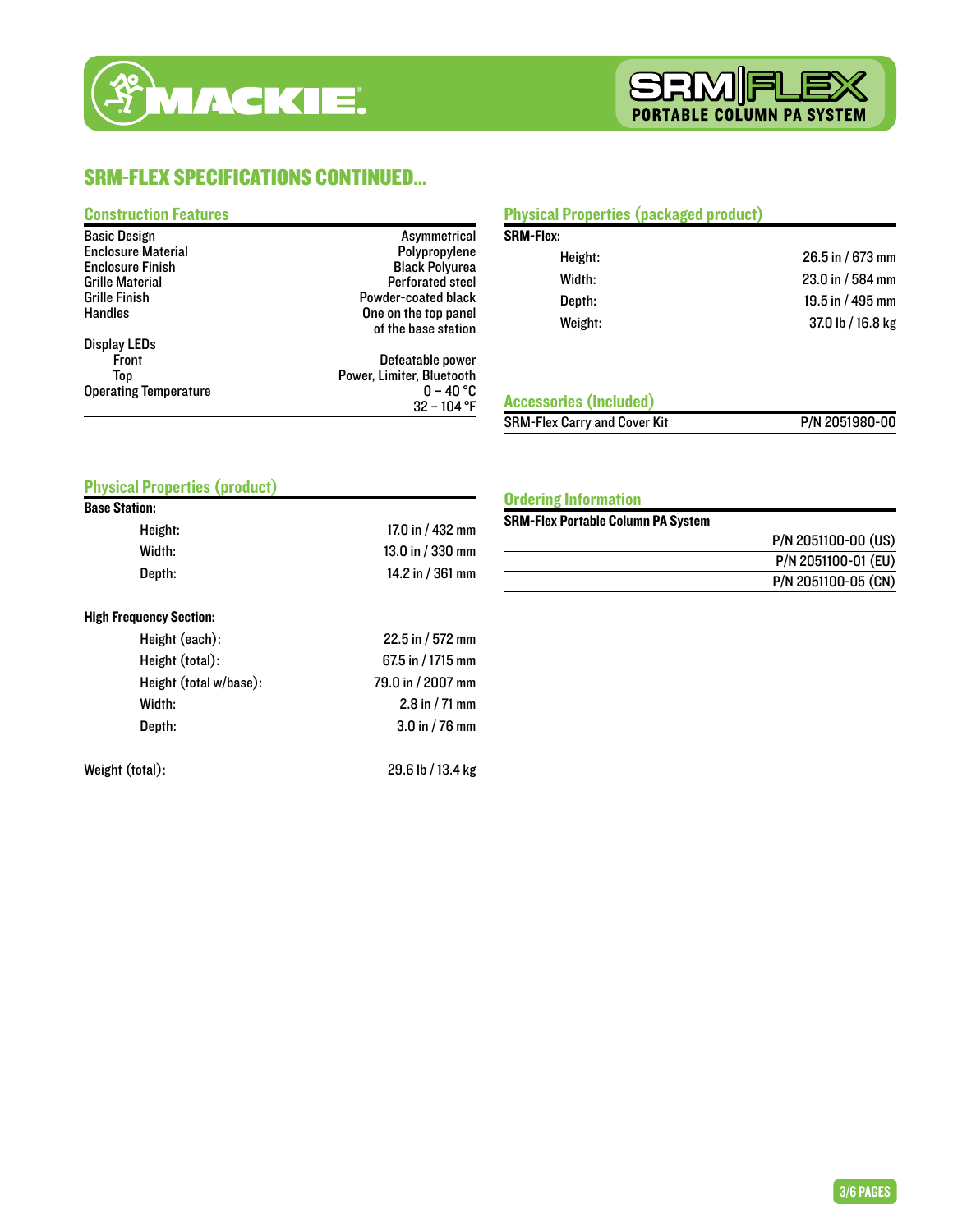



### SRM-FLEX DIMENSIONS



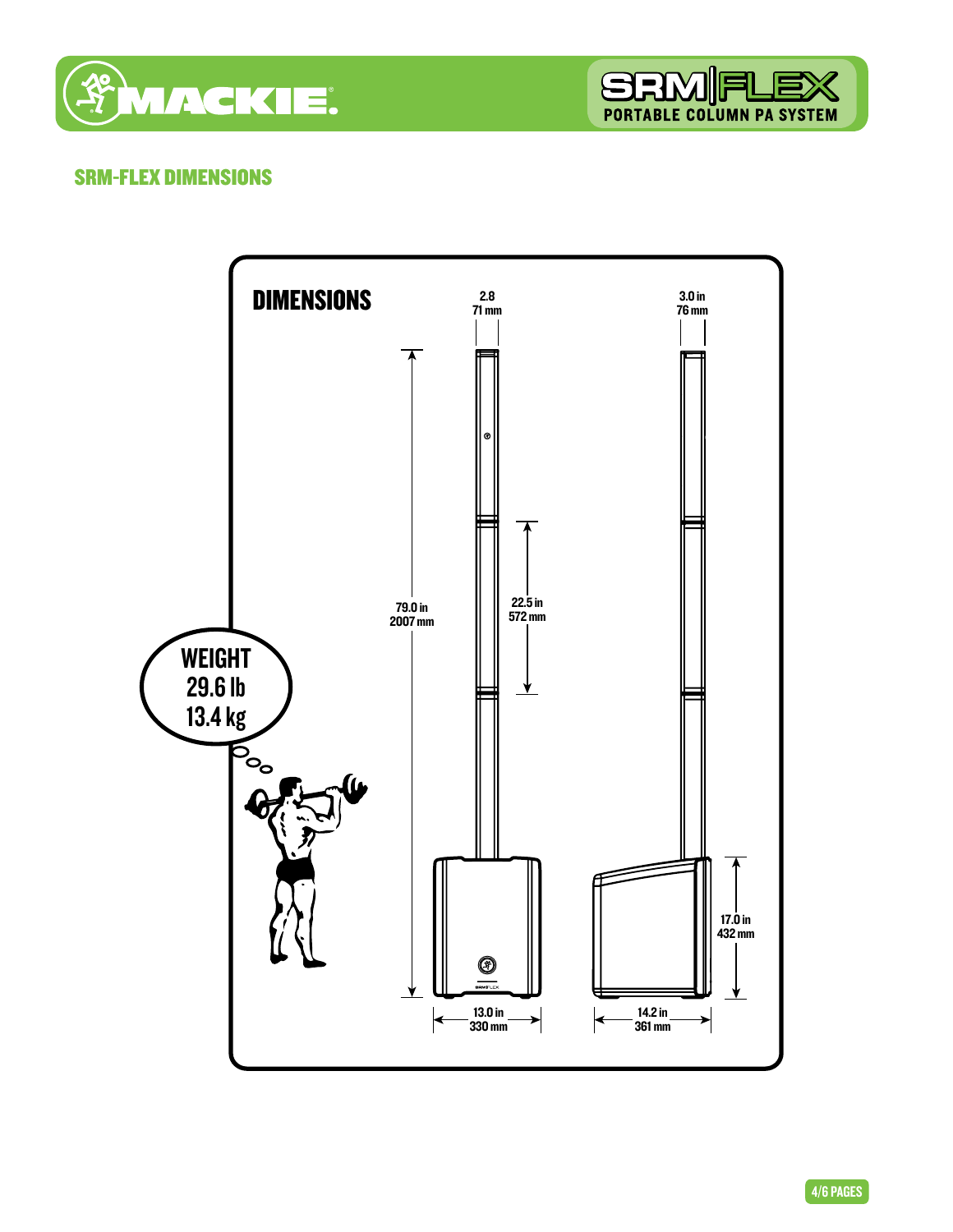

### SRM-FLEX BLOCK DIAGRAM